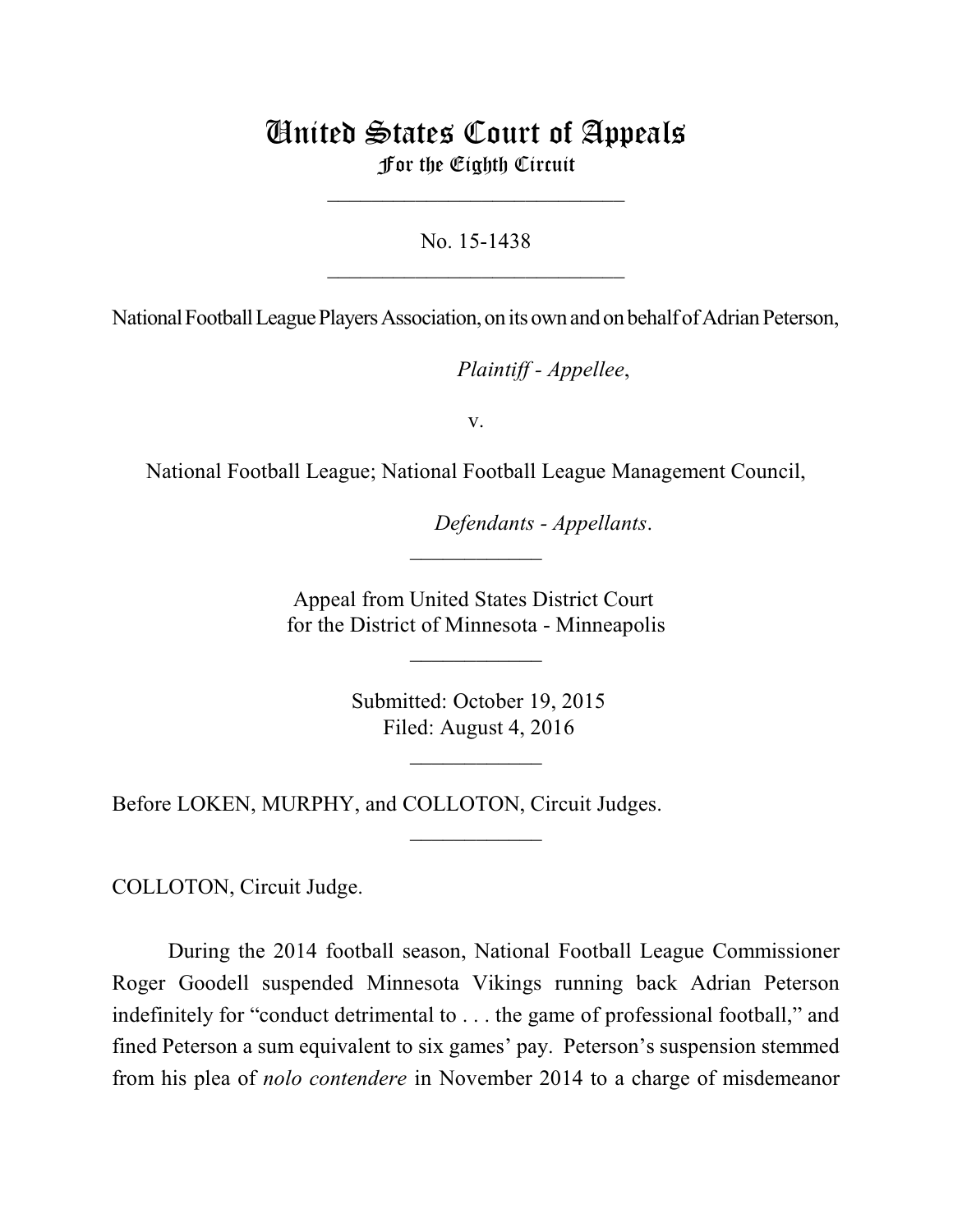reckless assault on one of his children. Peterson appealed his discipline to an arbitrator, who affirmed the suspension and fine.

Peterson petitioned the district court to vacate the arbitration decision. The court granted the petition, and the League appeals. After the district court ruled, the Commissioner reinstated Peterson. He has resumed playing professional football, and this appeal does not involve his eligibility to play. The remaining dispute concerns whether the League may collect the fine imposed by the Commissioner and upheld by the arbitrator. We conclude that the parties bargained to be bound by the decision of the arbitrator, and the arbitrator acted within his authority, so we reverse the district court's judgment vacating the arbitration decision.

I.

The NFL Players Association is the exclusive collective bargaining representative for present and future players in the National Football League. Collective Bargaining Agreement pmbl. (2011) [hereinafter "CBA"]. The Association is party to a comprehensive collective bargaining agreement with the NFL Management Council, the bargaining representative of the League's thirty-two separately owned teams. *Id.* Relevant to this appeal, the Agreement prescribes a comprehensive system governing discipline of players imposed by teams or the League and provides for the arbitration of disciplinary appeals by players. *Id.* arts. 42-43, 46.

The Commissioner is the chief executive officer of the NFL. Article 46 of the Agreement authorizes the Commissioner to impose discipline for "conduct detrimental to the integrity of, or public confidence in, the game of professional football." *Id.* art. 46, § 1(a). The standard NFL player contract further acknowledges that the Commissioner has the power "to fine Player in a reasonable amount; *to suspend Player for a period certain or indefinitely; and/or to terminate this contract."*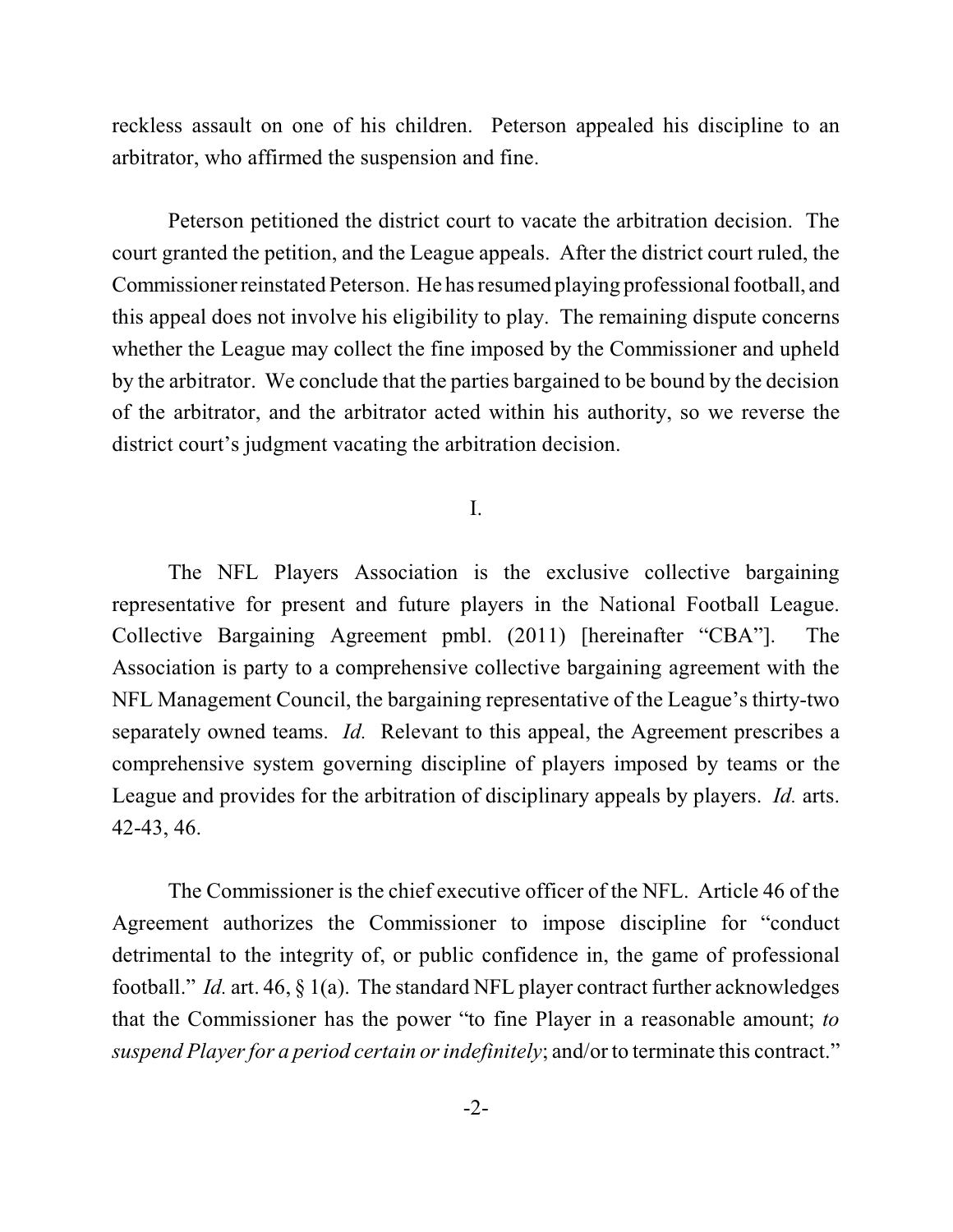*Id.* app. A  $\P$  15 (emphasis added). The Agreement does not define "conduct" detrimental" or prescribe maximum or presumptive punishments for such conduct.

The Agreement establishes an exclusive arbitration process for resolving disputes over player discipline. Any player sanctioned under Article 46 for conduct detrimental to the game has the right to appeal to the Commissioner. *Id.* art. 46, §§ 1(a), 2(a). The Commissioner may hear the appeal himself, or he may designate one or more persons to serve as hearing officers. *Id.* § 2(a).

Pursuant to Article 46, the Commissioner has promulgated a Personal Conduct Policy that applies to all players. The Policy specifies behavior that may be considered "conduct detrimental," explains the types of penalties violators may receive, and describes the procedures for imposing and appealing Commissioner discipline. Players are advised that "[d]iscipline may take the form of fines, suspension, or banishment from the League," and that violators might also be required to undergo clinical evaluation or mental health treatment.

The Personal Conduct Policy effective June 1, 2013, listed various forms of off-the-field conduct, including domestic violence, that could subject a player to discipline for conduct detrimental. The Policy does not establish maximum or presumptive punishments; rather, it provides that discipline will depend on "the nature of the incident, the actual or threatened risk to the participant and others, any prior or additional misconduct . . . , and other relevant factors." An identical policy was reissued on June 1, 2014.

On August 28, 2014, Commissioner Goodell sent a letter to all NFL owners to "communicate our position and strengthen our policies on domestic violence and sexual assault." An attached memorandum to all NFL personnel explained that violations of the Personal Conduct Policy involving domestic violence would be subject to "enhanced discipline." These communications followed criticism of the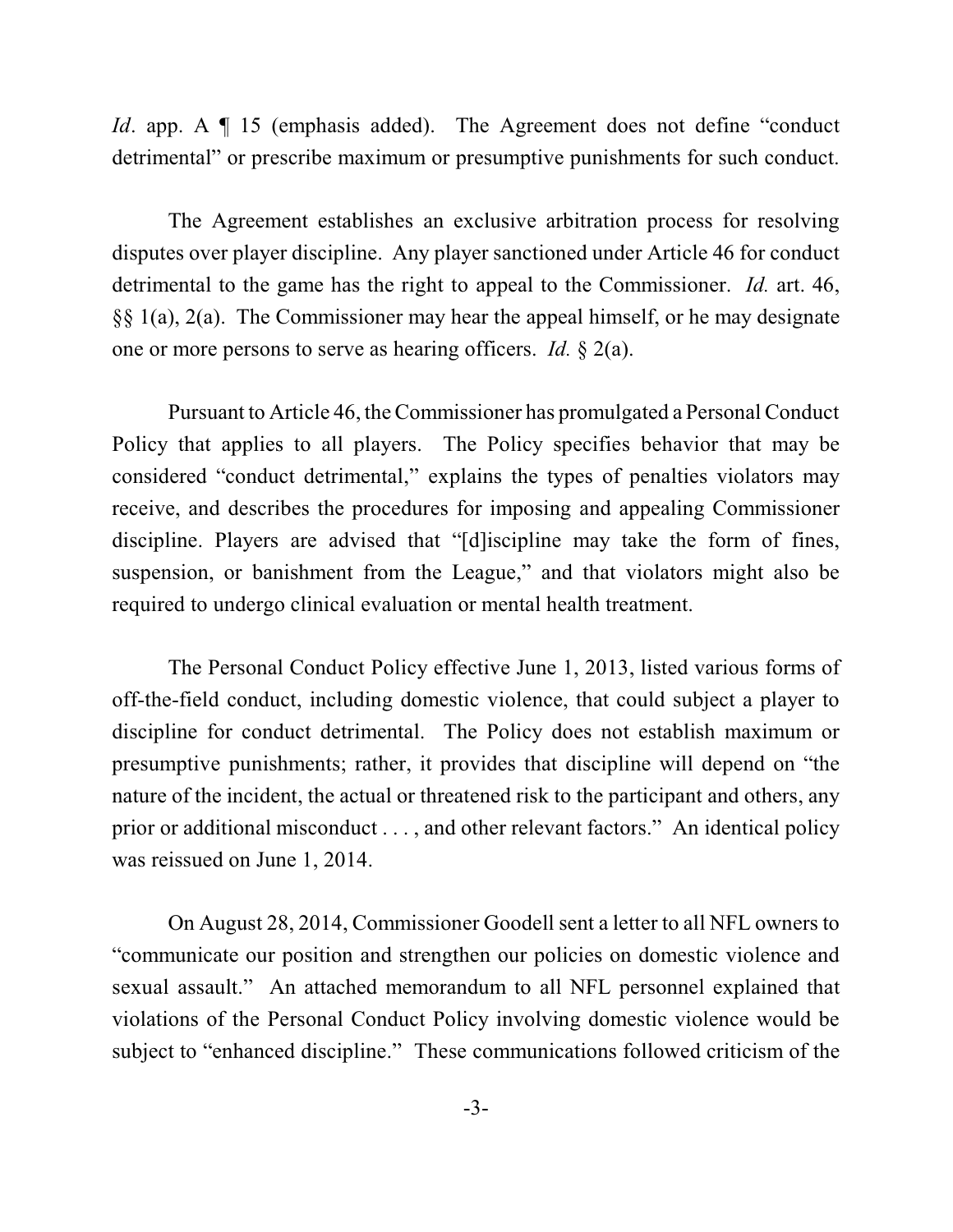League's handling of a highly publicized incident of domestic violence involving Baltimore Ravens running back Ray Rice. In July 2014, the Commissioner suspended Rice without pay for the first two games of the 2014 season and fined Rice an additional week's salary after Rice was charged with assaulting his then-fiancée. The NFL and Goodell were sharply criticized in many quarters for treating Rice too leniently.

The August 2014 communications outlined measures to "reinforce and enhance" the League's approach to domestic violence. Specifically, the memorandum announced that a first domestic violence offense would be subject to a suspension of six weeks without pay, and that more severe discipline would be imposed if aggravating circumstances were present. Goodell's letter to the owners said that the enhanced discipline was "consistent with [the League's] Personal Conduct Policy."

Adrian Peterson entered the NFL in 2007 and has spent his entire career with the Minnesota Vikings. On September 11, 2014—two weeks after Goodell issued the August 2014 communications—a Texas grand jury indicted Peterson for felony injury to a child. The indictment alleged that in May 2014, Peterson hit his four-year-old son with a tree branch as a form of corporal punishment. The punishment reportedly inflicted "cuts and bruises to the child's back, buttocks, ankles, legs, and scrotum, along with defensive wounds to the child's hands." App. 704. Peterson was quoted astelling investigators that he would "never eliminate whooping my kids. . . because I know how being spanked has helped me in my life." App. 705. After the charge was announced, Peterson agreed to take a paid leave from the team pending adjudication of his criminal case.

On November 4, 2014, Peterson pleaded *nolo contendere* to a reduced charge of reckless assault, a class A misdemeanor. Two weeks later, Goodell suspended Peterson indefinitely (for a minimum of the six games remaining in the 2014 season),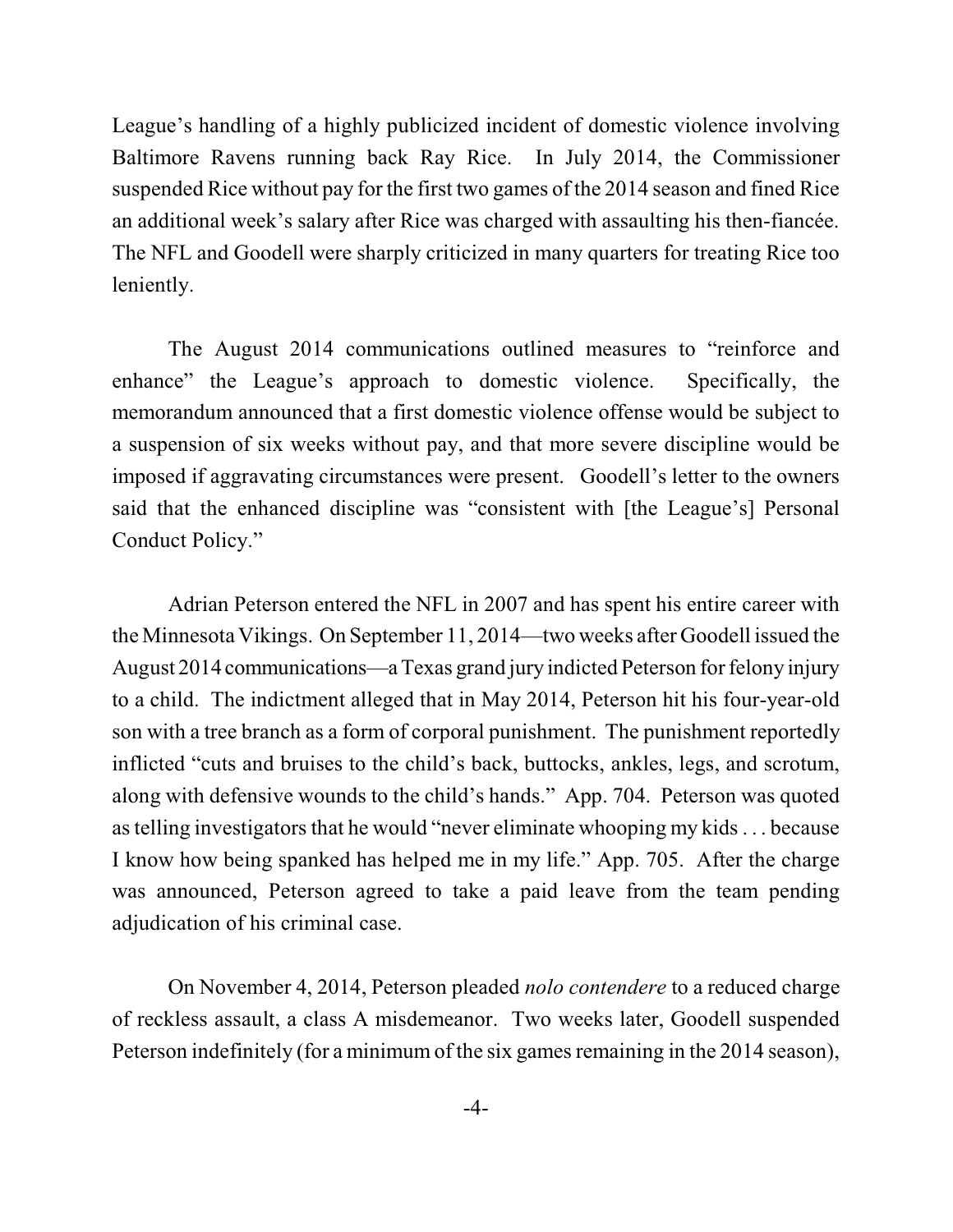fined him six-weeks' salary, and required him to meet with a League-appointed psychiatrist. Goodellrelied on the "baseline discipline" of a six-game suspension that was announced in the August 2014 memorandum. Goodell also identified several aggravating circumstances that merited the lengthy suspension: the age and vulnerability of the child, the emotional and psychological trauma inflicted on a young child, and Peterson's lack of remorse and suggestion that he would not refrain from engaging in similar conduct in the future. Goodell told Peterson that he would periodically review Peterson's progress towards reinstatement, with the first review to occur in April 2015.

The Players Association appealed on Peterson's behalf under the procedures of the Collective Bargaining Agreement. The Commissioner designated Harold Henderson to hear Peterson's appeal. Henderson is the president of the Player Care Foundation, a League-affiliated charity. He previously served for sixteen years asthe League's vice president for labor relations and chairman of the NFL Management Council Executive Committee. The Association asked Henderson to recuse himself from the hearing due to his close ties to League officials and his role in shaping the League's disciplinary policies. Henderson denied the request, noting that the Association had not objected to his designation as arbitrator in dozens of past disciplinary appeals.

The Players Association's primary argument before Arbitrator Henderson was that custom and practice under the Personal Conduct Policy in effect at the time of Peterson's misconduct limited the Commissioner's disciplinary authority to a maximum two-game suspension for a first-time domestic violence offense. The Association argued that Goodell was required to apply the policies in force on the date of the misconduct, and asked the arbitrator to reduce Peterson's punishment to a two-game suspension and a fine equivalent to two-weeks' salary. The Association also challenged the process by which Peterson's discipline was determined and the conditions placed on his reinstatement, accusing the League of "making up the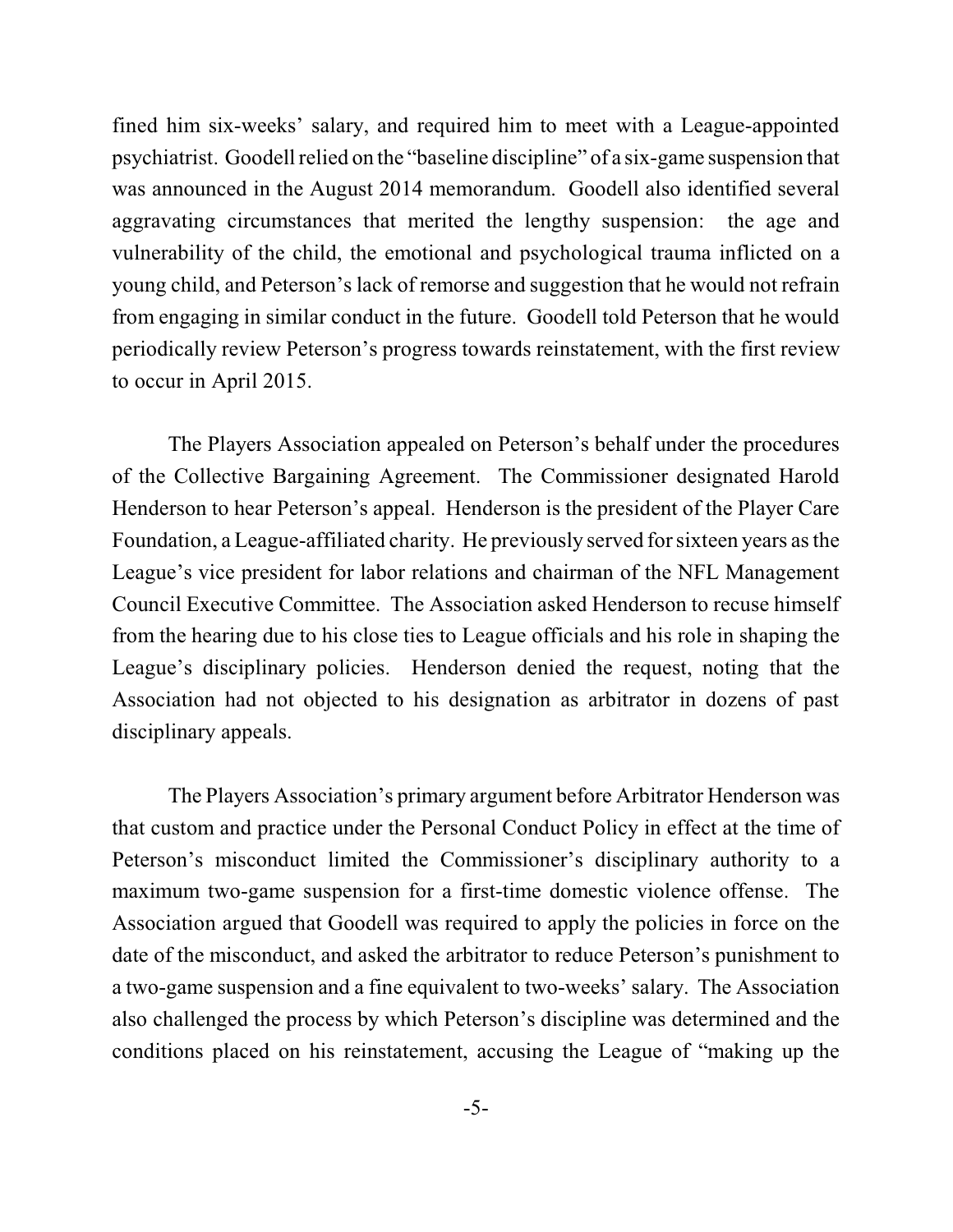process and punishment as it goes." The Personal Conduct Policy issued June 1, 2013, was in effect on the date of Peterson's offense, and an identical policy was reissued on June 1, 2014, so references to either version address the policy in place at the time of the misconduct.

The arbitrator affirmed Peterson's discipline, finding that it was "fair and consistent." He concluded that the August 2014 communications did not constitute a change of the Personal Conduct Policy, but rather "reinforce[d] that policy with initiatives to explain and enhance it." He observed that the Personal Conduct Policy, which had not been rescinded, authorized suspensions and provided that "[t]he specifics of the disciplinary response will be based on the nature of the incident" and other relevant factors. The arbitrator explained that the Commissioner has "broad discretion" under Article 46 of the Agreement and the Personal Conduct Policy, and concluded that the August 2014 pronouncements "simply reflect his current thinking on domestic violence and other incidents involving physical force."

The arbitrator quoted from a prior arbitration decision in 2010 concerning the suspension of a Miami Dolphins player:

The Commissioner has considerable discretion in assessing discipline. If he should determine that the current level of discipline imposed for certain types of conduct has not been effective in deterring such conduct, it is within his authority to increase discipline in such cases. He is not forever bound to historical precedent.

Add. 21 (quoting App. 308). In the *Dolphins Player* case, the player argued that a one-game suspension for domestic violence was inconsistent with prior cases in which the League had imposed only fines for first-time domestic violence offenses. The arbitrator there observed, however, that "domestic violence is an area where discipline has been increased, and a suspension for a first offense is now the norm rather than the exception. [The Commissioner] should not be handcuffed by prior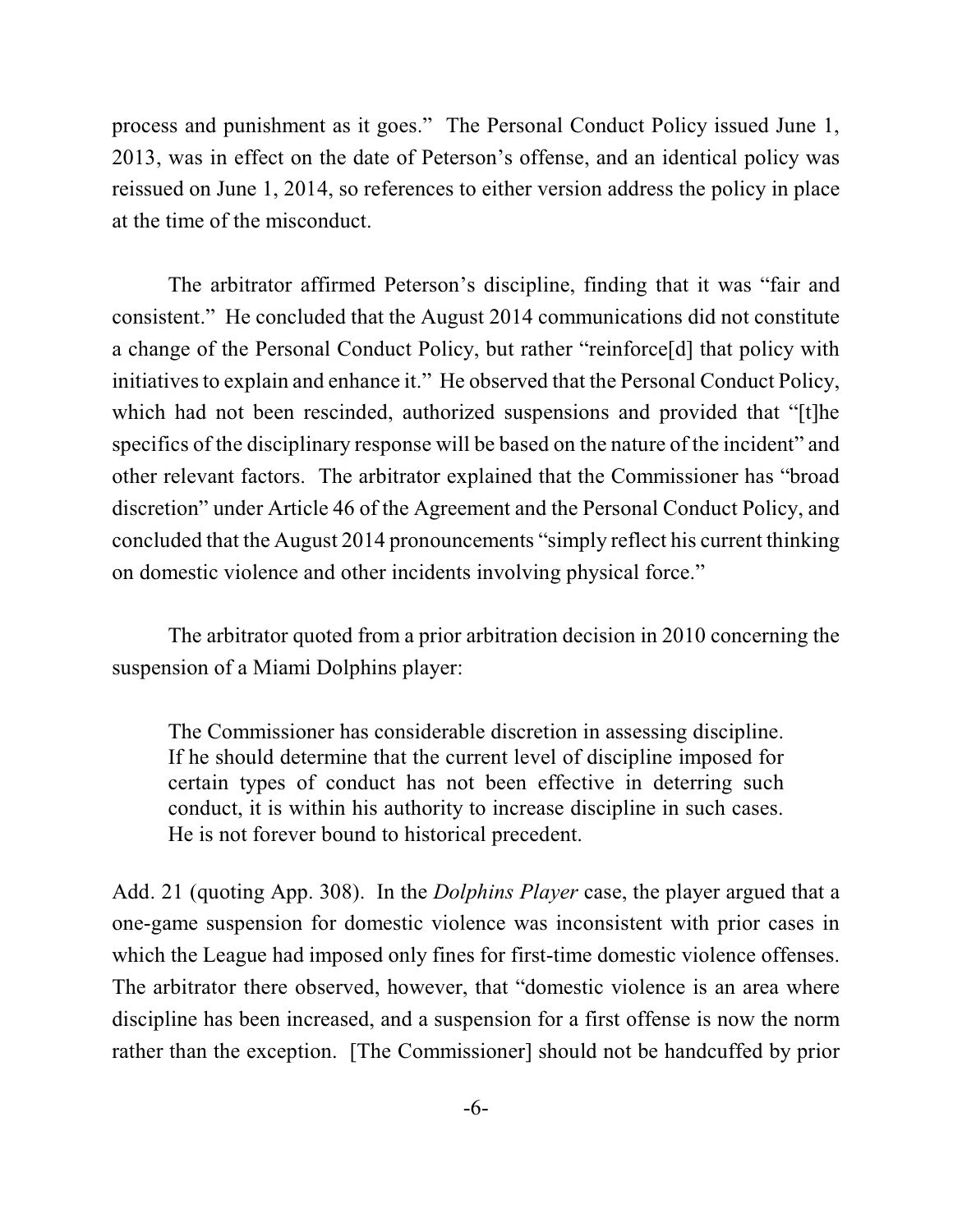cases." App. 308. In Peterson's case, the arbitrator reasoned that just as the Commissioner was permitted to begin suspending, rather than fining, players for firsttime offenses in 2010, he had "broad discretion" to increase the magnitude of suspensions and fines in 2014 if he concluded that past sanctions had been an insufficient deterrent.

The arbitrator also rejected the Players Association's contention that the Commissioner's discipline of Peterson wasinconsistent with an arbitrator's decision in the Ray Rice case. Although the Commissioner initially suspended Rice for two games, he later changed the punishment to an indefinite suspension after a website published video footage of Rice's assault. An arbitrator vacated the indefinite suspension, finding that the second suspension was an arbitrary repunishment for misconduct that already had been punished. The *Rice* arbitrator opined, however, that "[i]f this were a matter where the *first discipline imposed* was an indefinite suspension, an arbitrator would be hard pressed to find that the Commissioner had abused his discretion." App. 60-61 (emphasis added). Arbitrator Henderson thus concluded that the Commissioner's indefinite suspension of Peterson was not inconsistent with the reasoning in *Rice*.

The arbitrator then stated that it was unnecessary to find whether the June 2014 policy and the August 2014 communications were "a single policy or two, or which one was applied, because the result is the same in either instance." He explained that the Commissioner's discipline of Peterson fit both the Personal Conduct Policy and the August 2014 communications. The arbitrator acknowledged that Peterson's discipline was more severe than in most prior domestic violence cases, but found that the "severe beating of a four year old child" was "arguably one of the most egregious cases of domestic violence in this Commissioner's tenure." He said that "[t]here is no comparing this brutal incident to the typical violence against another adult."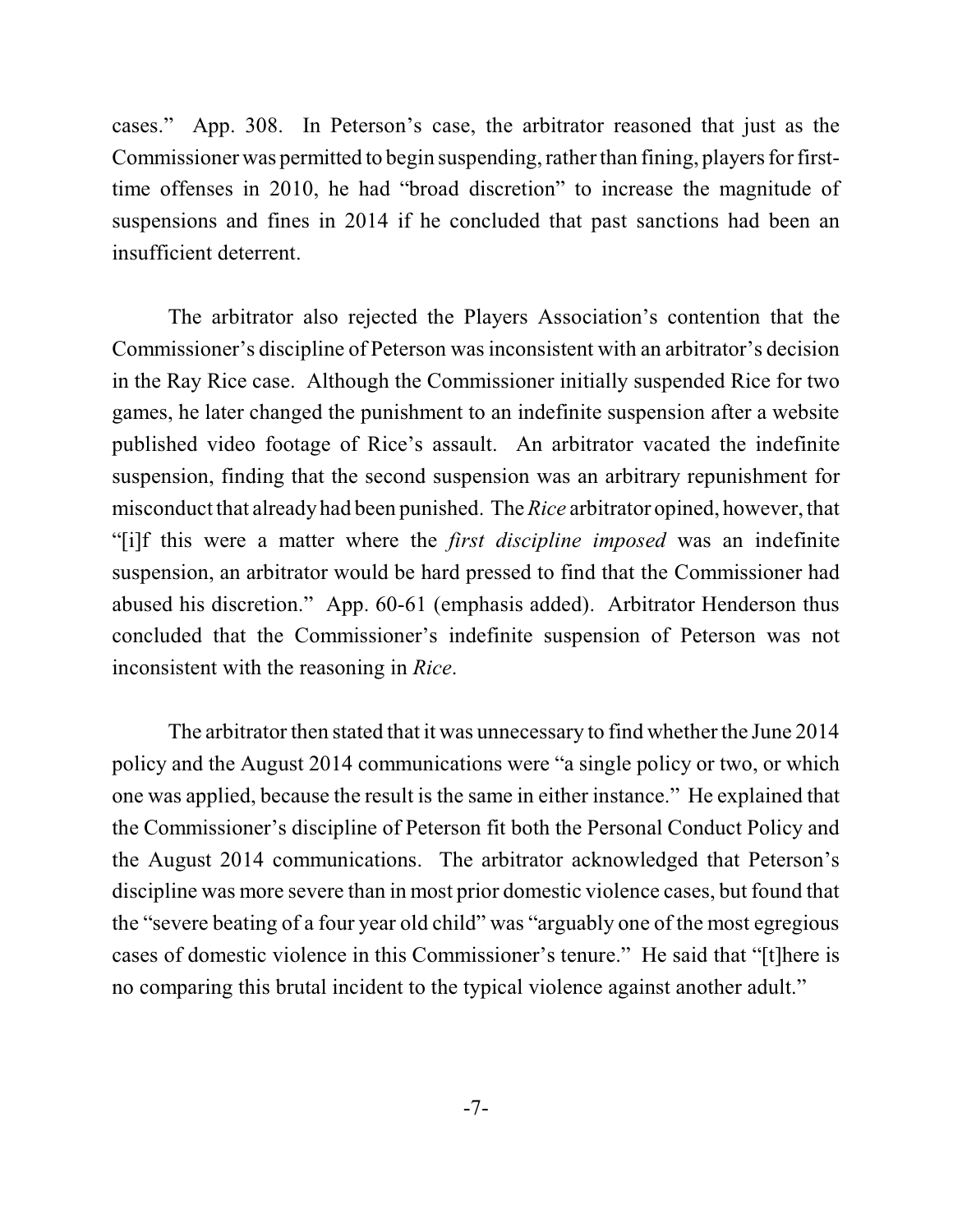The arbitrator rejected the Players Association's argument that Peterson lacked fair notice of the potential punishment. He found no evidence that Peterson knew what level of discipline had been imposed in prior domestic violence cases or that he relied in any way on an understanding about potential disciplinary measures. The arbitrator distinguished a case involving a "fine for missing the last few minutes of a Thursday practice" and other cases cited by the Association, finding no reason to believe that "Peterson might not have inflicted those injuries on his young son if he had known he could be suspended six weeks rather than two." The arbitrator saw no lack of basic fairness in the Commissioner's approach. Accordingly, the arbitrator denied the grievance and affirmed the Commissioner's discipline of Peterson.

The Players Association petitioned the district court to vacate the arbitration award. The Association argued that the case involved "the rare Arbitration Award that must be set aside" and sought to vacate the award on four grounds, alleging: (1) the Commissioner retroactively punished Peterson, in violation of the Collective Bargaining Agreement; (2) the arbitrator exceeded his authority by hypothesizing whether the Commissioner could have disciplined Peterson in the same manner prior to the August 2014 memorandum; (3) the arbitrator was evidently partial; and (4) the award violated the principle of fundamental fairness.

The district court accepted the Association's first two arguments and granted the petition. First, the court ruled that the Commissioner retroactively applied a new disciplinarystandard to Peterson, in violation ofthe Collective Bargaining Agreement asinterpreted by past arbitration awards. The district court concluded that the August 2014 communications effected a "New Policy" that "cannot be applied retroactively, notwithstanding theCommissioner's broad discretion in meting out punishment under the CBA." The district court found "no valid basis" for the arbitrator's distinction of the award in *Rice* and faulted the arbitrator for failing to "explain why the wellrecognized bar against retroactivity did not apply to Peterson." The district court also ruled that the arbitrator "exceeded his authority by adjudicating the hypothetical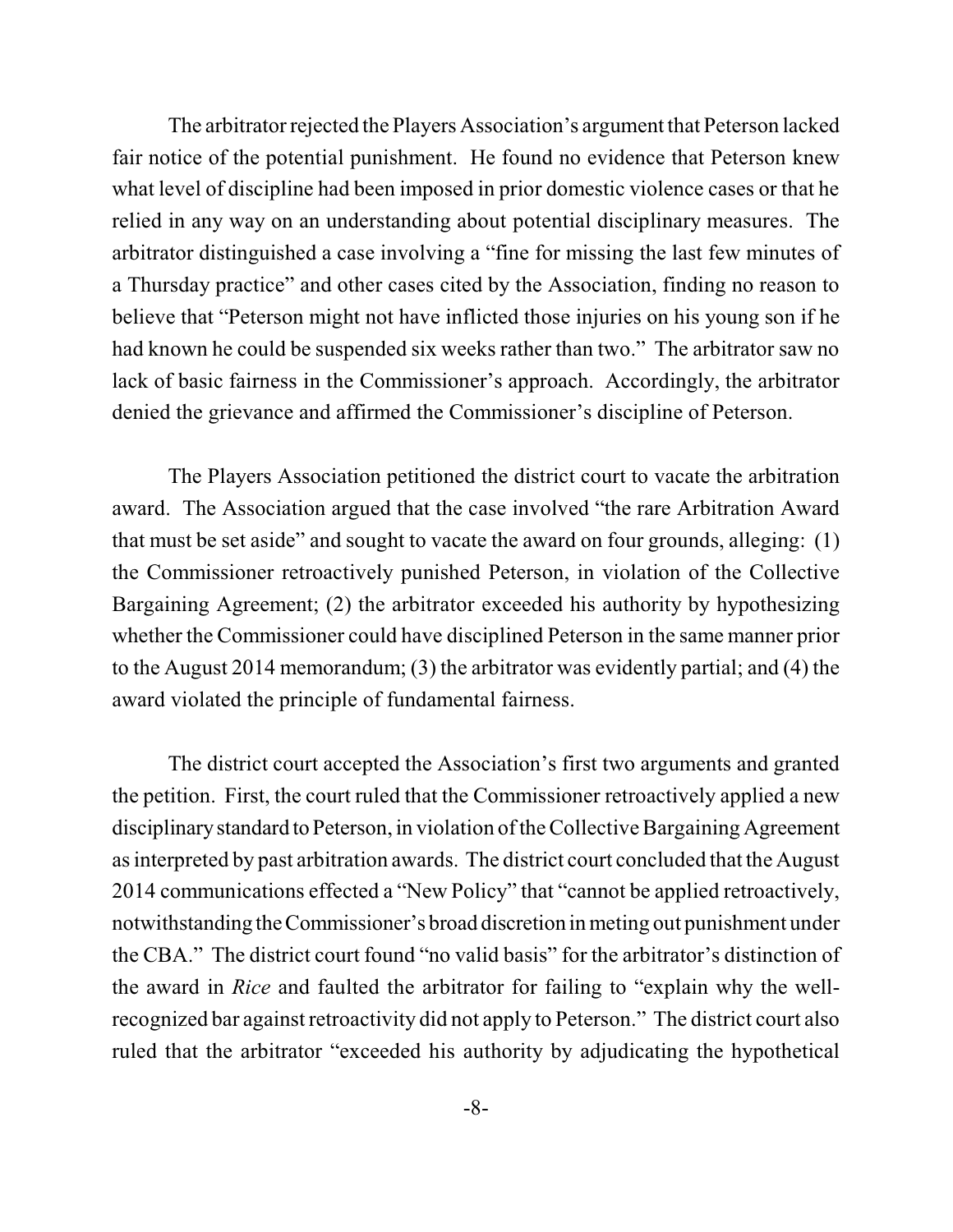question of whether Peterson's discipline could be sustained under the previous Policy." The court concluded that the arbitrator's authority was limited to deciding the question presented by the Players Association—namely, "'the pure legal issue' of whether the New Policy could be applied retroactively."

The League appeals the district court's order. After the district court ruled, the Commissioner reinstated Peterson to play football, and this appeal concerns only the monetary sanction imposed by the Commissioner and upheld by the arbitrator. We review the district court's decision *de novo*. *Alcan Packaging Co. v. Graphic Commc'n Conference*, 729 F.3d 839, 841 (8th Cir. 2013).

## II.

In an arbitration case like this one, the role of the courts is very limited. *Major League Baseball Players Ass'n v. Garvey*, 532 U.S. 504, 509 (2001) (per curiam). This case arises under the Labor Management Relations Act of 1947, in which Congress evinced a preference "for private settlement of labor disputes without the intervention of government." *United Paperworkers Int'l Union v. Misco, Inc.*, 484 U.S. 29, 37 (1987). We thus do not apply our own view of what would be appropriate player discipline, and we do not review whether the arbitrator "correctly" construed the Collective Bargaining Agreement when he reviewed the Commissioner's decision. "It is the arbitrator's construction which was bargained for; and so far as the arbitrator's decision concerns construction of the contract, the courts have no business overruling him because their interpretation of the contract is different from his." *United Steelworkers v. Enter. Wheel & Car Corp.*, 363 U.S. 593, 599 (1960). So long as the arbitrator "is even arguably construing or applying the contract and acting within the scope of his authority," the arbitral decision must stand. *Misco*, 484 U.S. at 38. Vacatur of an arbitration award is appropriate only when the decision does not "draw[] its essence from the collective bargaining agreement," and the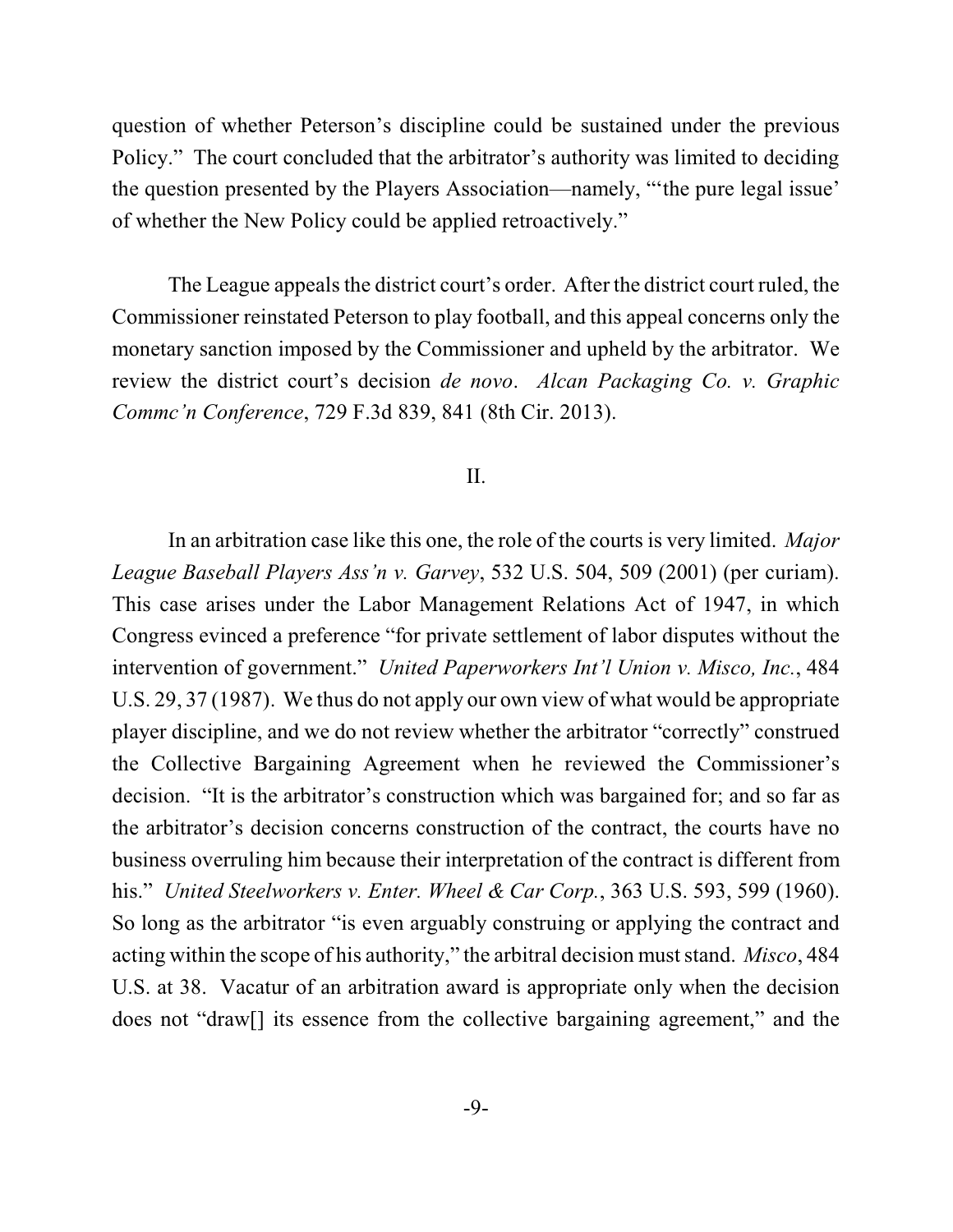arbitrator instead has "dispense[d] his own brand of industrial justice." *Enter. Wheel*, 363 U.S. at 597.

The gravamen of the Players Association's petition is that the arbitrator ignored "law of the shop" that forbids the retroactive application of a new disciplinary policy to Peterson. The Association maintains that industrial common law developed under the Personal Conduct Policy before Peterson's misconduct constrained the League to impose no more than a two-game suspension for a first-time domestic violence infraction. The Association argues that the Commissioner relied on a "new policy" set forth in the August 2014 communications to impose a more severe penalty on Peterson, and that the arbitrator ignored the law of the shop when he upheld the discipline. The district court, relying primarily on the *Rice* arbitration, ruled that the arbitrator "simply disregarded the law of the shop."

To be sure, "the industrial common law—the practices of the industry and the shop—is equallya part ofthe collective bargaining agreement although not expressed in it." *United Steel Workers v. Warrior & Gulf Nav. Co.*, 363 U.S. 574, 581-82 (1960). We have said, therefore, that "[t]he essence of the CBA is derived not only from its express provisions, but also from the industrial common law." *Bureau of Engraving, Inc. v. Graphic Commc'ns Int'l Union*, 164 F.3d 427, 429 (8th Cir. 1999). At the same time, however, "an arbitrator's error in failing to give precedential or preclusive effect to a previous arbitration award is not alone sufficient to vacate an arbitration award." *SBCAdvanced Sols., Inc. v. Commc'ns Workers, Dist. 6*, 794 F.3d 1020, 1030 (8th Cir. 2015); *see Am. Nat'l Can Co. v. United Steelworkers*, 120 F.3d 886, 892-93 (8th Cir. 1997). An arbitrator acts within his authority as long as he is arguably construing or applying the contract, even if a court disagrees with the arbitrator's construction or application. *Misco*, 484 U.S. at 38. The same holds true for the law of the shop: as long as the arbitrator is arguably construing or applying arbitral precedents, a court's disagreement with the arbitrator's application of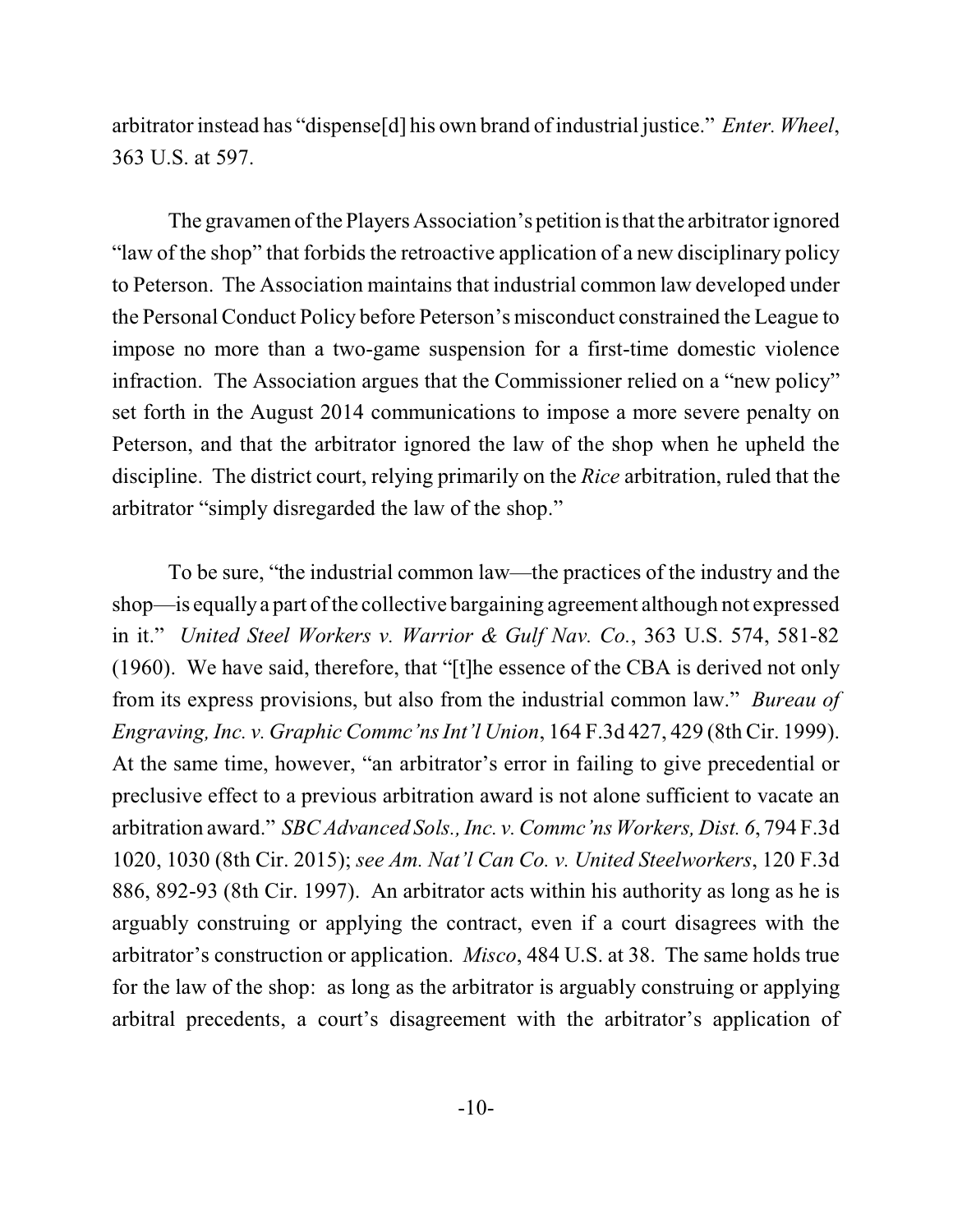precedent is not sufficient grounds to vacate an arbitration decision. *See Am. Nat'l Can*, 120 F.3d at 892-93.

The district court concluded that the arbitrator ignored the law of the shop set forth in the *Rice* decision—namely, that the "new policy" arising from the August 2014 communications cannot be applied retroactively. But the arbitrator addressed *Rice* head-on. He explained that *Rice* involved *second* discipline imposed on a player for conduct that was already subject to a suspension and fine, whereas Peterson's sanction was the *first* discipline imposed. The arbitrator also quoted language from the *Rice* decision that plainly supports upholding the Commissioner's decision on Peterson: "If this were a matter where the first discipline imposed was an indefinite suspension, an arbitrator would be hard pressed to find that the Commissioner had abused his discretion." App. 60-61.

The district court disagreed with the arbitrator's decision and found "no valid basis to distinguish this case from the *Rice* matter." In resolving a motion to vacate an arbitration award, however, the question for the courts is not whether the arbitrator's distinction is persuasive enough to withstand ordinary judicial review. An erroneous interpretation of a contract, including the law of the shop, is not a sufficient basis for disregarding the conclusion of the decisionmaker chosen by the parties. *Misco*, 484 U.S. at 38; *Alcan Packaging*, 729 F.3d at 843. The dispositive question is whether the arbitrator was at least arguably construing or applying the contract, including the law of the shop. The arbitrator here undoubtedly construed the *Rice* decision in reaching his decision. Disagreement with his conclusion is not a valid ground on which to vacate the decision.

Aside from the *Rice* decision, the Players Association contends that the arbitrator ignored other arbitral precedents that establish a prohibition on retroactive punishment. The arbitrator, however, disagreed with the Association's premise that the Commissioner applied a "new" policy that called for discipline that was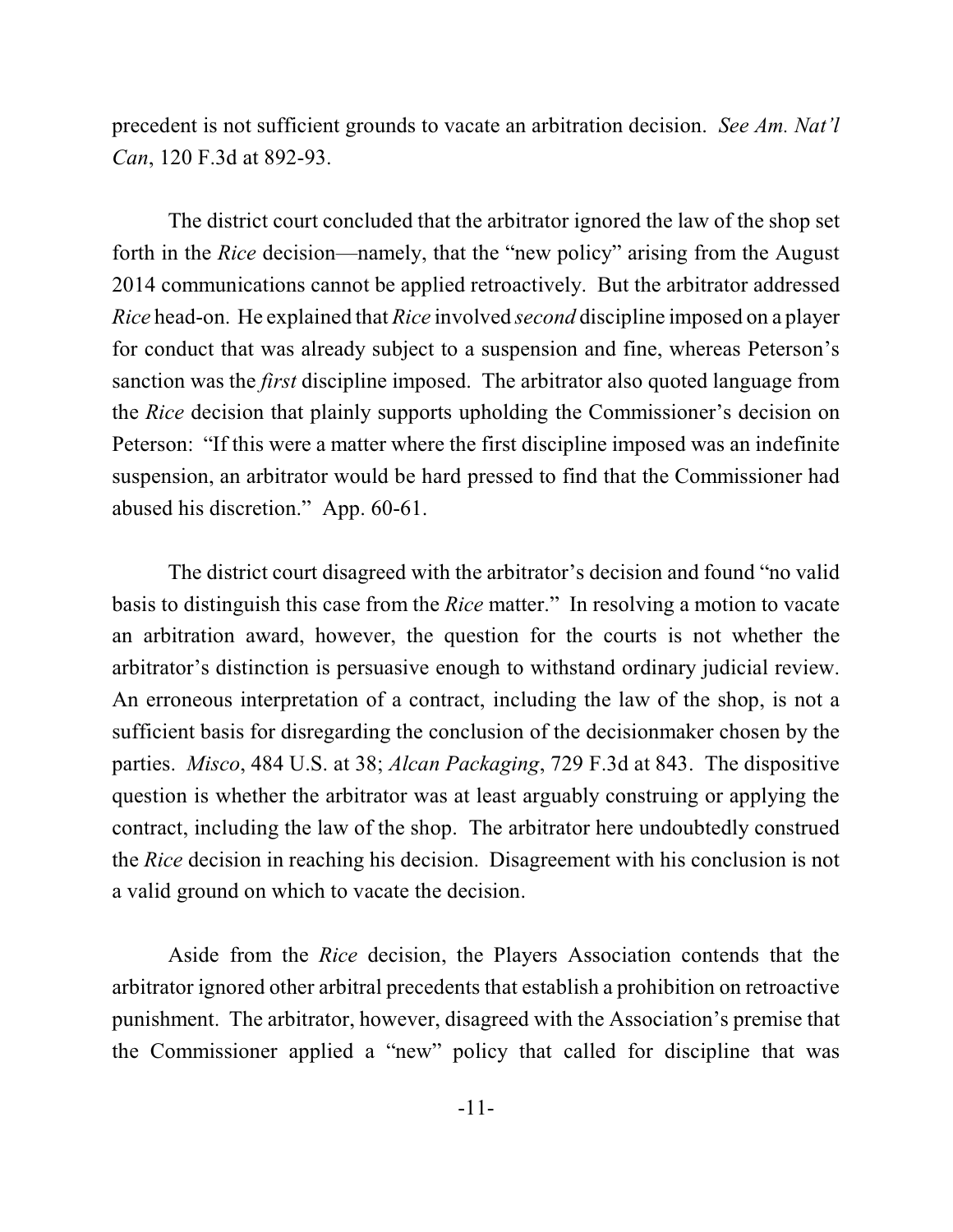unavailable under the "old" policy. He concluded instead that the August 2014 communications "do not constitute a change" of the preexisting Personal Conduct Policy, because the communications did not effect a change in the Commissioner's disciplinary power.

The arbitrator relied on the Collective Bargaining Agreement and the law of the shop to reach this conclusion. The Agreement gives the Commissioner discretion to impose fines and suspensions for conduct detrimental to the game. The Personal Conduct Policy allows for fines and suspensions based on the nature of the incident and other relevant factors; it does not establish maximum punishments. Citing the 2010 *Dolphins Player* decision, the arbitrator reasoned that the Commissioner "is not forever bound to historical precedent," and that "[i]f he should determine that the current level of discipline imposed for certain types of conduct has not been effective in deterring such conduct, it is within his authority to increase discipline in such cases." As applied to Peterson's case, therefore, the arbitrator thought the terms of the Agreement, the law of the shop, and the Personal Conduct Policy gave the Commissioner discretion to impose a six-game suspension and fine if he concluded thatshorter suspensions in prior cases had been inadequate. The arbitrator's decision on this point was grounded in a construction and application of the terms of the Agreement and a specific arbitral precedent. It is therefore not subject to secondguessing by the courts.

The Players Association asserts that the arbitrator's conclusion is at odds with the Commissioner's own words. In a letter informing Peterson of his discipline, Goodell referred to "[t]he modifications to the Personal Conduct Policy that were announced on August 28." The Association also points to a press conference where Goodell said the League "made changes to our discipline" in August 2014. The Association argues that these statements "foreclose any claim that the Policies are really the same."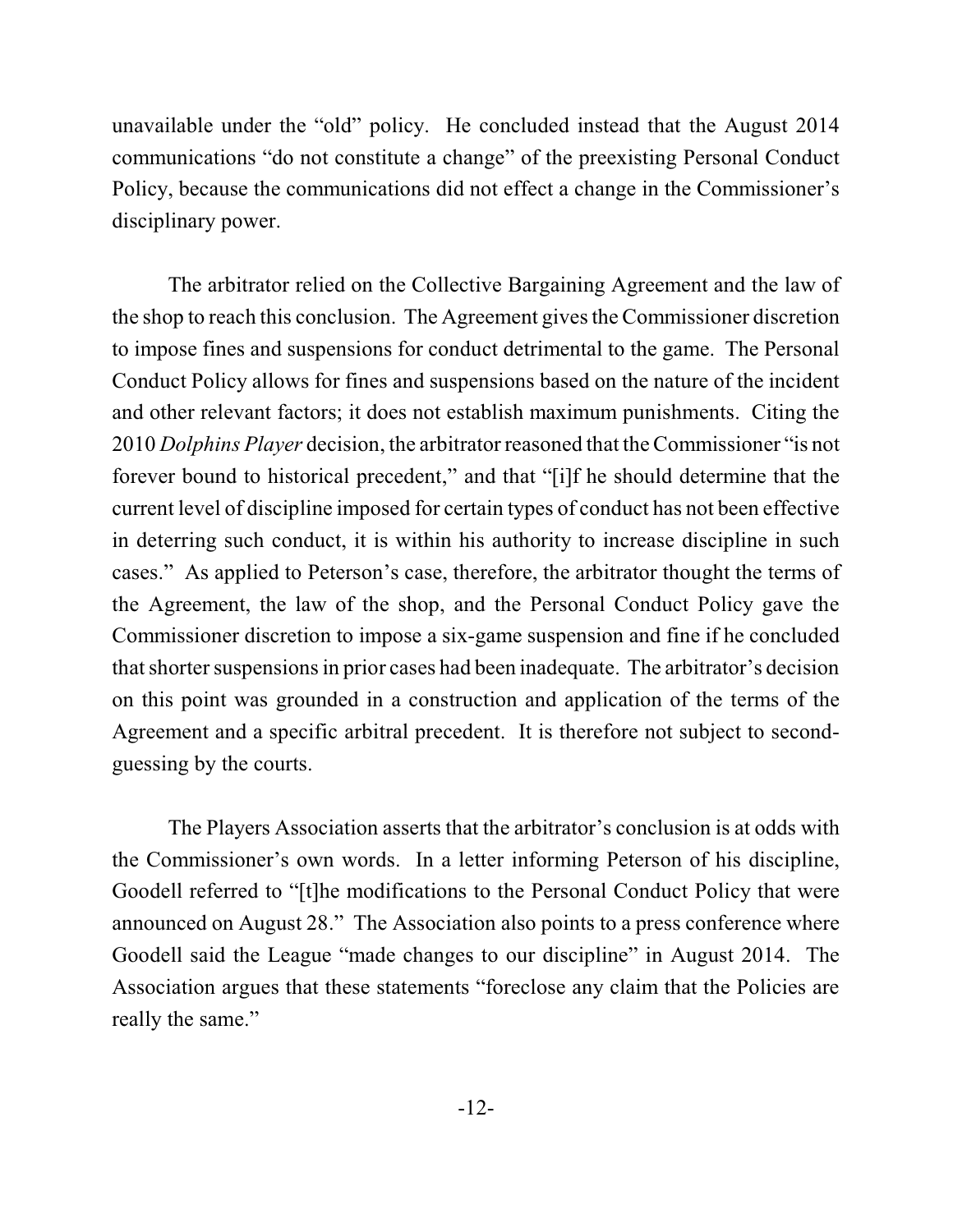Other evidence, however, supports the arbitrator's conclusion that the August communications "reinforce[d]" the Personal Conduct Policy without changing it, by providing "initiatives to explain and enhance it." Article 46 and the Personal Conduct Policy by their terms place no limit on the Commissioner's authority to suspend players. In his August 2014 letter to NFL owners, Goodell described the attached memorandum and the six-game suspension for first-time domestic violence offenses as "*consistent with* our Personal Conduct Policy." App. 29 (emphasis added). And, as we have explained, the law of the shop included arbitral precedent stating that the Commissioner is not forever bound to historical precedent if prior discipline under the Personal Conduct Policy provided insufficient deterrence. In other words, the League might change its discipline without changing its policy.

The parties have delegated to the arbitrator the job of reconciling conflicting evidence. The arbitrator, having been presented with the Commissioner's statements, concluded that the August 2014 communications did not constitute a change of the Personal Conduct Policy. He necessarily found, therefore, that Goodell's statements were not admissions to the contrary. Courts are not permitted to review the merits of an arbitration decision even when a party claims that the decision rests on factual errors. *See Garvey*, 532 U.S. at 509; *Misco*, 484 U.S. at 39.

The Players Association further argues that the arbitrator ignored four arbitral decisions requiring advance notice to a player of the consequences of a violation. The arbitrator mentioned these decisions and found them distinguishable. A close reading of the prior decisions shows why. Three of the decisions involved team discipline; they did not involve discipline imposed by the Commissioner pursuant to Article 46. One of those decisions turned on the ambiguity of a team rule on the timing of weigh-ins. App. 299. A second decision, where a player missed a weighin, rested on a team's failure to comply with an article of the collective bargaining agreement that required timely publication of a list of designated offenses. App. 241-42. The third case was based largely on the arbitrator's view that the player's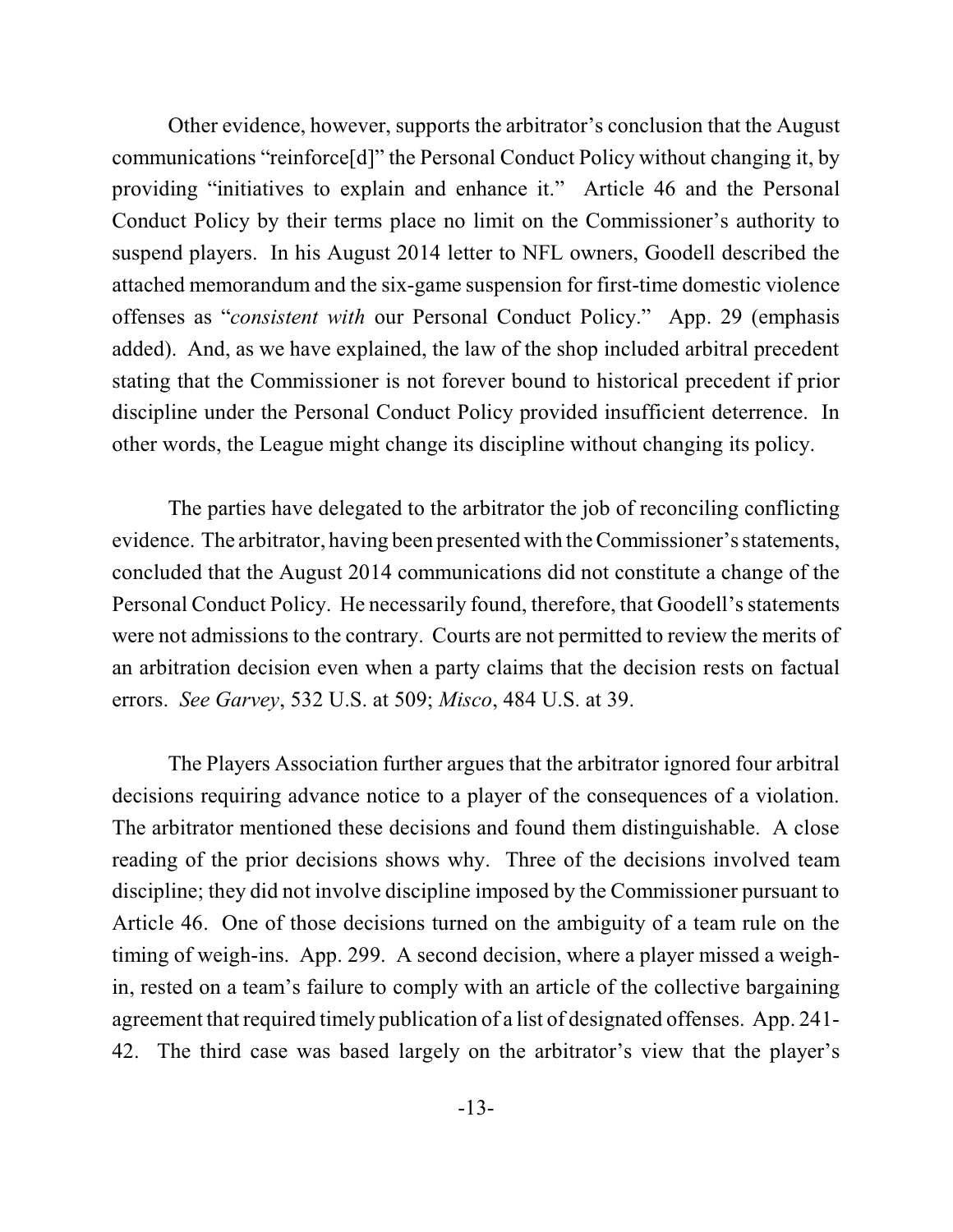misconduct (sitting out part of a practice) did not rise to the level of "conduct detrimental" to the team. App. 141-43. In the one decision that concerned Article 46 discipline, *In re Bounty*, the arbitrator relied on reasons other than inadequate notice or impermissible retroactivity in setting aside discipline of four players: insufficient evidence to distinguish a disciplined player from numerous others who were not disciplined and "tremendous pressure" on the player from coaches to commit misconduct, R. Doc. 1-6, at 14; inconsistent treatment between players and teams, *id.* at 18-19; selective enforcement against one player to the exclusion of others similarly situated, *id.* at 19-20; and insufficient evidence that a player's alleged actions were a factor causing misconduct on the playing field, *id.* at 22-23.

In any event, the question for a reviewing court is not whether the arbitrator's distinctions were correct, but whether the arbitrator was arguably construing and applying the contract and the law of the shop. The arbitrator applied the law of the shop: he relied on the *Dolphins Player* case concerning the Commissioner's authority to adjust disciplinary sanctions for domestic violence and concluded that precedents favored by the Players Association were distinguishable. *Dicta* from*Trailways Lines, Inc. v. Trailways, Inc. Joint Council,* 807 F.2d 1416, 1425 (8th Cir. 1986), concerning an arbitrator who ignored arbitral precedent without explanation or simply because he disagreed with it, are therefore inapposite. We see no basis for setting aside the decision under a federal court's limited scope of review.

The Players Association also argues that the arbitrator ignored an "admission" by Commissioner Goodell, when testifying in the *Rice* case, that he could not apply retroactively the "new" policy of imposing a six-game suspension for first-time domestic violence offenses. It cites Goodell's testimony that he called Rice shortly after the August 2014 communications and told Rice that the communications did not impact him, because "[h]e was given his discipline and we moved forward." According to the Association, this testimony shows that Goodell knew he could not apply the "new" policy to any player whose misconduct predated the August 2014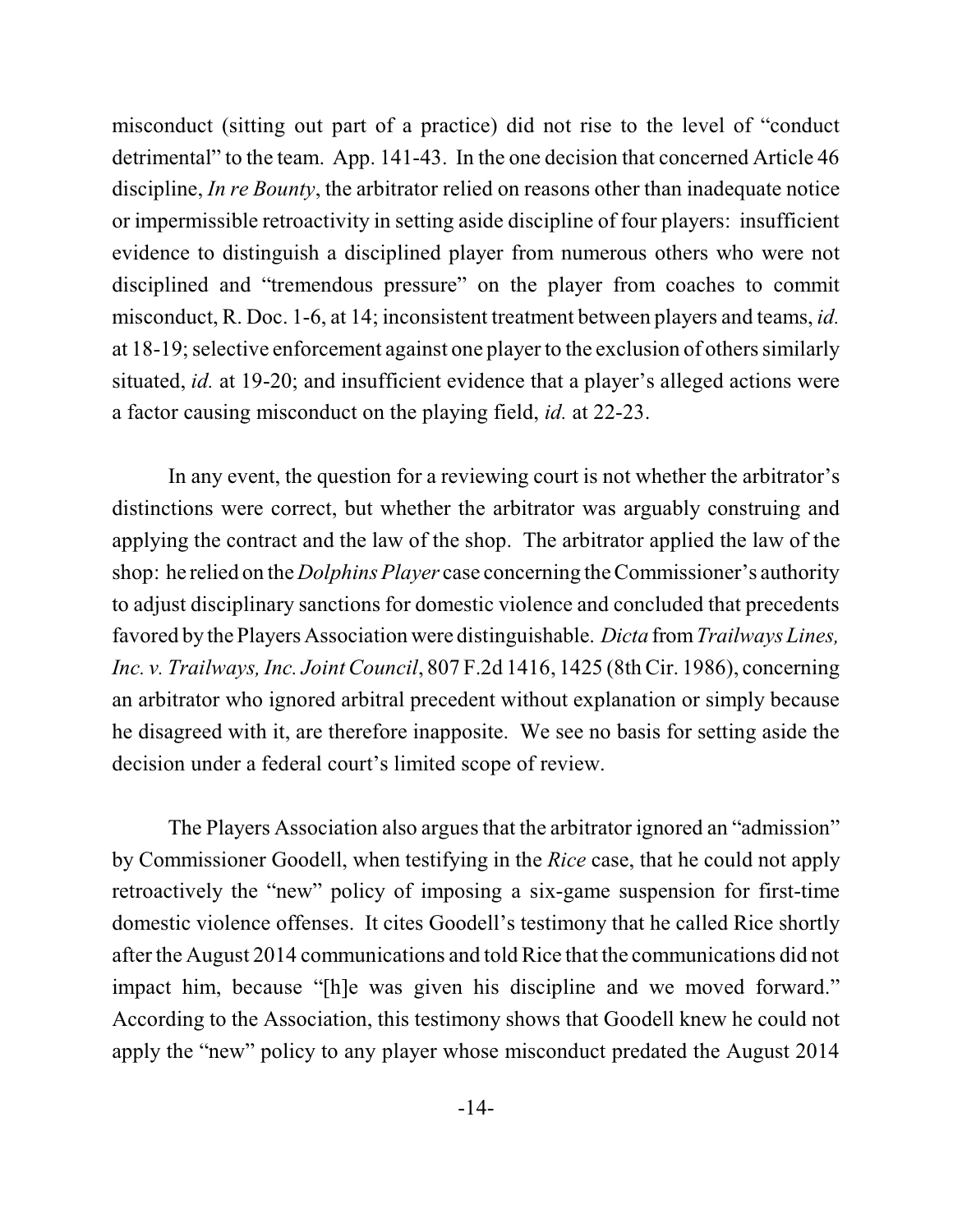communications. The League responds that Goodell's testimony is not "law of the shop" and, in any event, the Commissioner meant only that he could not rediscipline the already-disciplined Rice.

The arbitrator obviously did not agree with the Association that Goodell's testimony in *Rice* was an admission that he could not apply a six-game suspension to Peterson. The meaning of Goodell's statement is a question of fact. Given the context of the *Rice* testimony, the arbitrator reasonably concluded that Goodell did not testify to one belief on November 5, 2014, and then act to the contrary two weeks later when he disciplined Peterson. In any case, a federal court may not set aside an arbitrator's decision based on "improvident, even silly, factfinding," so the Association's reliance on Goodell's testimony does not carry the day. *Garvey*, 532 U.S. at 509 (quoting *Misco*, 484 U.S. at 39).

## III.

The Players Association argues alternatively that the arbitrator exceeded his authority in two ways. First, it complains that the arbitrator adjudicated a hypothetical discipline that the Commissioner never actually imposed. In its view, the Commissioner acted pursuant to a "new" policy instituted by the August 2014 communications, but the arbitrator considered the propriety of the discipline as though it had been imposed under the "old" June 2014 Personal Conduct Policy. The Association contends, therefore, that the arbitrator effectively imposed his own discipline under the "old" policy and thereby exceeded his authority.

We are not convinced that the arbitrator exceeded his authority in the manner alleged. The arbitrator concluded that the August 2014 communications did not change the June 2014 Personal Conduct Policy. He thus found it unnecessary to decide whether the Commissioner applied an "old" policy, a "new" policy, or simply a "single" policy that encompassed the writings from both June and August. In his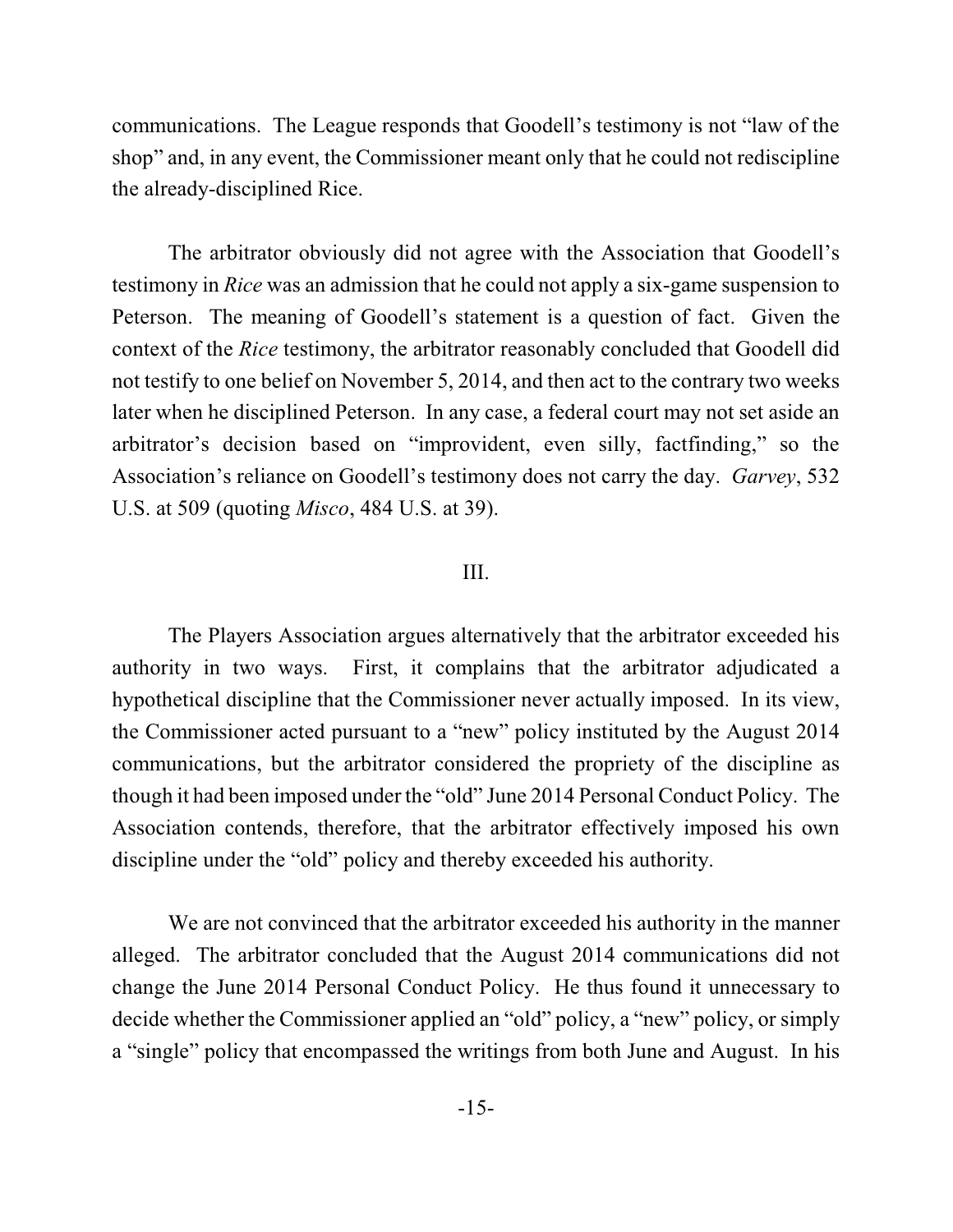view, the characterization did not matter, because there was no change in policy, and "the result is the same" under any of the scenarios. It is apparent, therefore, that the arbitrator reviewed the Commissioner's decision, including his reliance on the August 2014 communications, and determined that the discipline imposed was permissible under the Collective Bargaining Agreement.

Second, the Players Association contends that the arbitrator exceeded his authority by altering the issues presented for decision. It argues that the arbitrator was limited to adjudicating "'the pure legal issue' of whether the New Policy could be applied retroactively." The district court agreed, concluding that the arbitrator "strayed beyond the issues submitted by the NLFPA."

It is true that "[w]hen *two parties submit* an issue to arbitration, it confers authority upon the arbitrator to decide *that* issue." *Local 238 Int'l Bhd. of Teamsters v. Cargill, Inc.*, 66 F.3d 988, 990-91 (8th Cir. 1995) (per curiam) (first emphasis added). But the parties here did not stipulate to the issues for arbitration. The scope ofthe arbitrator's authority, therefore, wasitself a question delegated to the arbitrator. *W.R. Grace &Co. v. Local Union 759, Int'l Union of United Rubber, Cork, Linoleum & Plastic Workers*, 461 U.S. 757, 765 (1983). "It is appropriate for the arbitrator to decide just what the issue was that was submitted to it and argued by the parties." *Int'l Chem. Workers Union v. Day & Zimmermann, Inc.*, 791 F.2d 366, 369 (5th Cir. 1986) (quotation omitted). And "an arbitrator's interpretation of the scope of the issue submitted to him is entitled to the same deference accorded his interpretation of the collective bargaining agreement." *John Morrell & Co. v. Local Union 304A of United Food & Commercial Workers*, 913 F.2d 544, 560 (8th Cir. 1990) (quoting *Pack Concrete, Inc. v. Cunningham*, 866 F.2d 283, 285 (9th Cir. 1989)).

The Players Association seeks to limit the issue for arbitration to a question advanced in its opening statement before the arbitrator: "[W]hat we have is the pure legal issue as to whether . . . it is fair and consistent for the League to retroactively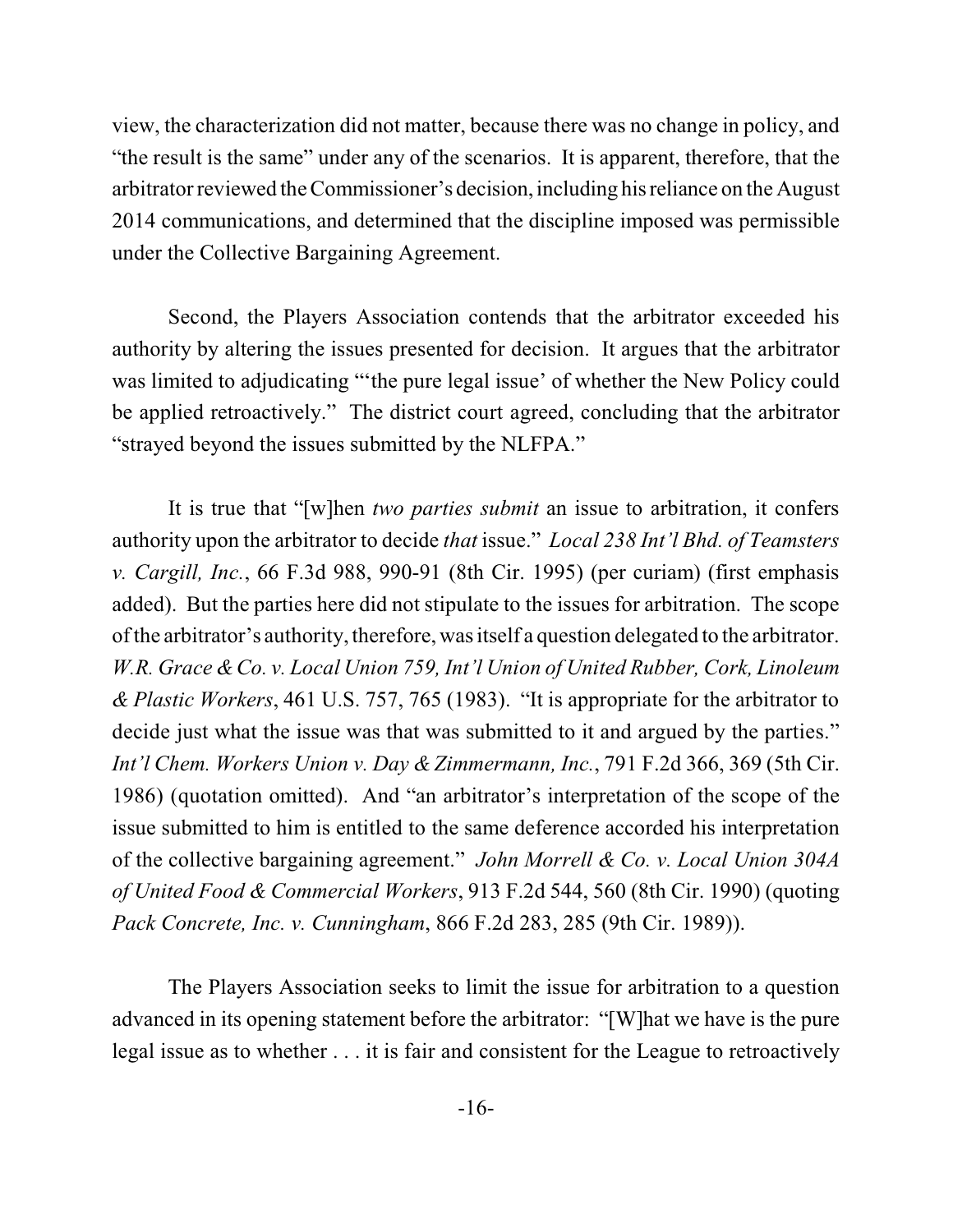apply the new policy to the May conduct." App. 72. But it is not the exclusive prerogative of the party seeking arbitration to define the issue for arbitration. *See John Morrell &Co.*, 913 F.2d at 560-61. The League framed the issue more broadly: "[I]s the discipline appropriate?" App. 81. The League maintained that the Commissioner has the authority to "impose levels of discipline that are higher than what has been imposed in past cases depending on the circumstances before him," and that Peterson's discipline was authorized by the Personal Conduct Policy. App. 89.

The arbitrator at least arguably acted within the scope of the issues submitted to him, so his decision must be upheld. *See W.R. Grace & Co.*, 461 U.S. at 764-65; *Int'l Bhd. of Elec. Workers, Local Union 824 v. Verizon Fla., LLC*, 803 F.3d 1241, 1246-47 (11th Cir. 2015); c*f. John Morrell & Co.*, 913 F.2d at 561 (vacating award where arbitrator was not "even arguably" acting within the scope of the issue submitted).The Players Association's framing of the issue assumed a premise that was contested by the League—namely, that the August 2014 communications constituted a new policy authorizing discipline that was not allowed under the preexisting policy. The arbitrator was not required to accept the Association's disputed premise; he properly asserted authority to resolve whether the premise was correct. The Association itself, moreover, raised arguments that required consideration of what discipline was permitted under the June 2014 PersonalConduct Policy. The Association urged the arbitrator to reduce Peterson's punishment to the maximum allowable at the time of Peterson's offense, and argued that "any punishment must be assessed and imposed consistent with the Policy and practices prior to August 28." App. 41. These contentions required the arbitrator to examine what level of discipline was authorized before the August 2014 communications. The arbitrator thus did not exceed his authority by considering whether the August 2014 communications constituted a change to the Personal Conduct Policy and whether Peterson's discipline was consistent with the preexisting policy.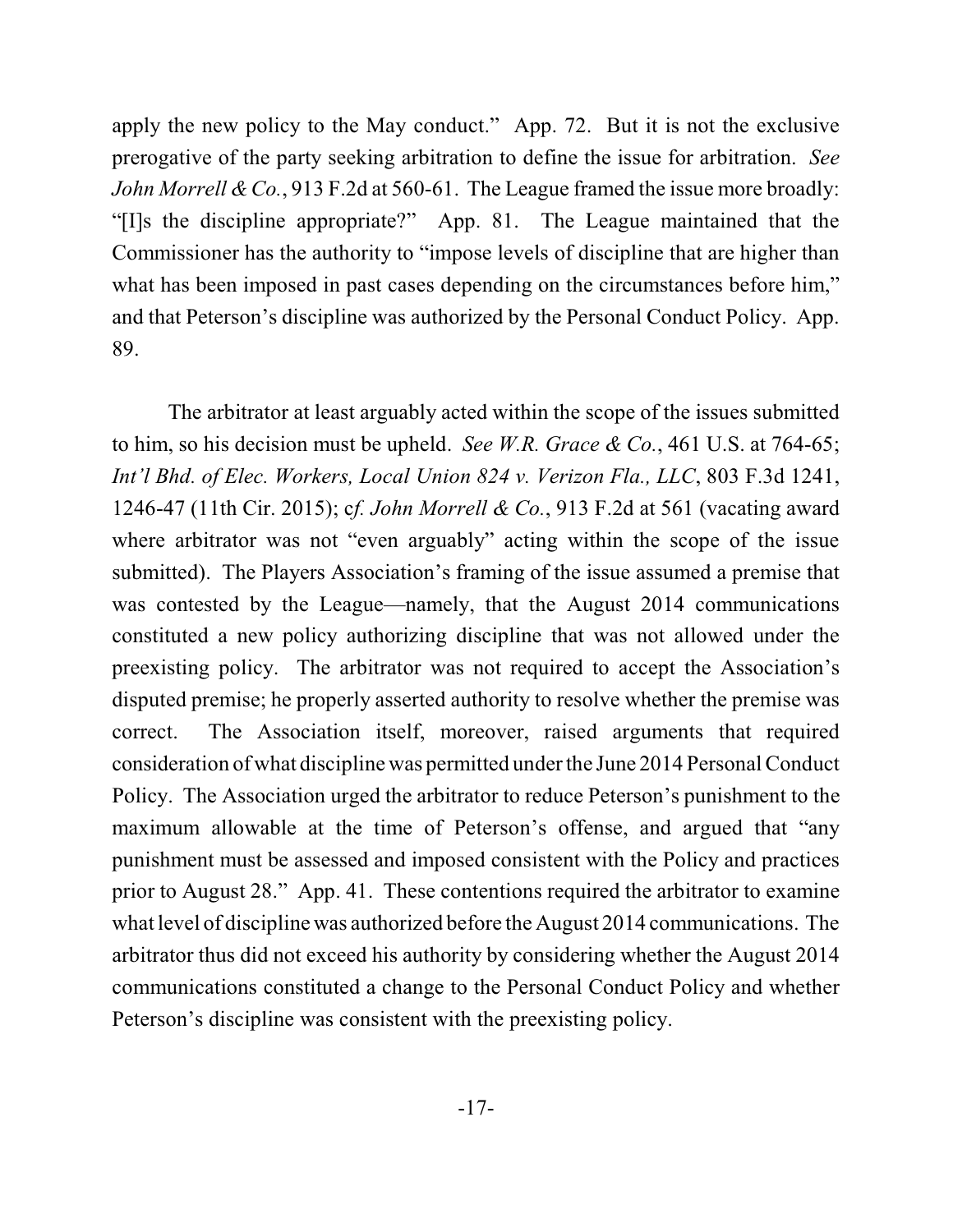The Players Association contends that two additional grounds, not addressed by the district court, also support vacating the arbitration award. These arguments involve purely legal issues in which additional evidence would not affect the outcome, so we proceed to address them. *See Universal Title Ins. Co. v. United States*, 942 F.2d 1311, 1314-15 (8thCir. 1991). Neither alternative argument justifies vacating the decision.

The Association first asserts that Arbitrator Henderson was "evidently partial," because he demonstrated "such a degree of partiality that a reasonable person could assume that the arbitrator had improper motives." *Dow Corning Corp. v. Safety Nat'l Cas. Corp*, 335 F.3d 742, 750 (8th Cir. 2003) (quotation omitted). In *Williams v. National Football League*, 582 F.3d 863 (8th Cir. 2009), an NFL player raised a virtually identical challenge to the League's general counsel serving as an arbitrator in a dispute arising under the previous collective bargaining agreement. We held that the Association had "waived its objection to [the general counsel] serving as arbitrator by agreeing in the CBA that the Commissioner's designee . . . could serve as arbitrator." *Id.* at 885-86. Allowing the Commissioner or the Commissioner's designee to hear challenges to the Commissioner's decisions may present an actual or apparent conflict of interest for the arbitrator. But the parties bargained for this procedure, and the Association consented to it. *See* CBA art. 46 § 2(a). It was fore seeable that arbitration under the Agreement sometimes would involve challenges to the credibility of testimony from Goodell or other League employees. When parties to a contract elect to resolve disputes through arbitration, a grievant "can ask no more impartiality than inheres in the method they have chosen." *Winfrey v. Simmons Food, Inc.*, 495 F.3d 549, 551 (8th Cir. 2007) (quotation omitted). The Association's challenge to Henderson's service as arbitrator is thus foreclosed by *Williams*, and a remand is unnecessary. *Accord Nat'l Football League Mgmt. Council v. Nat'l Football Players Ass'n*, 820 F.3d 527, 548 (2d Cir. 2016).